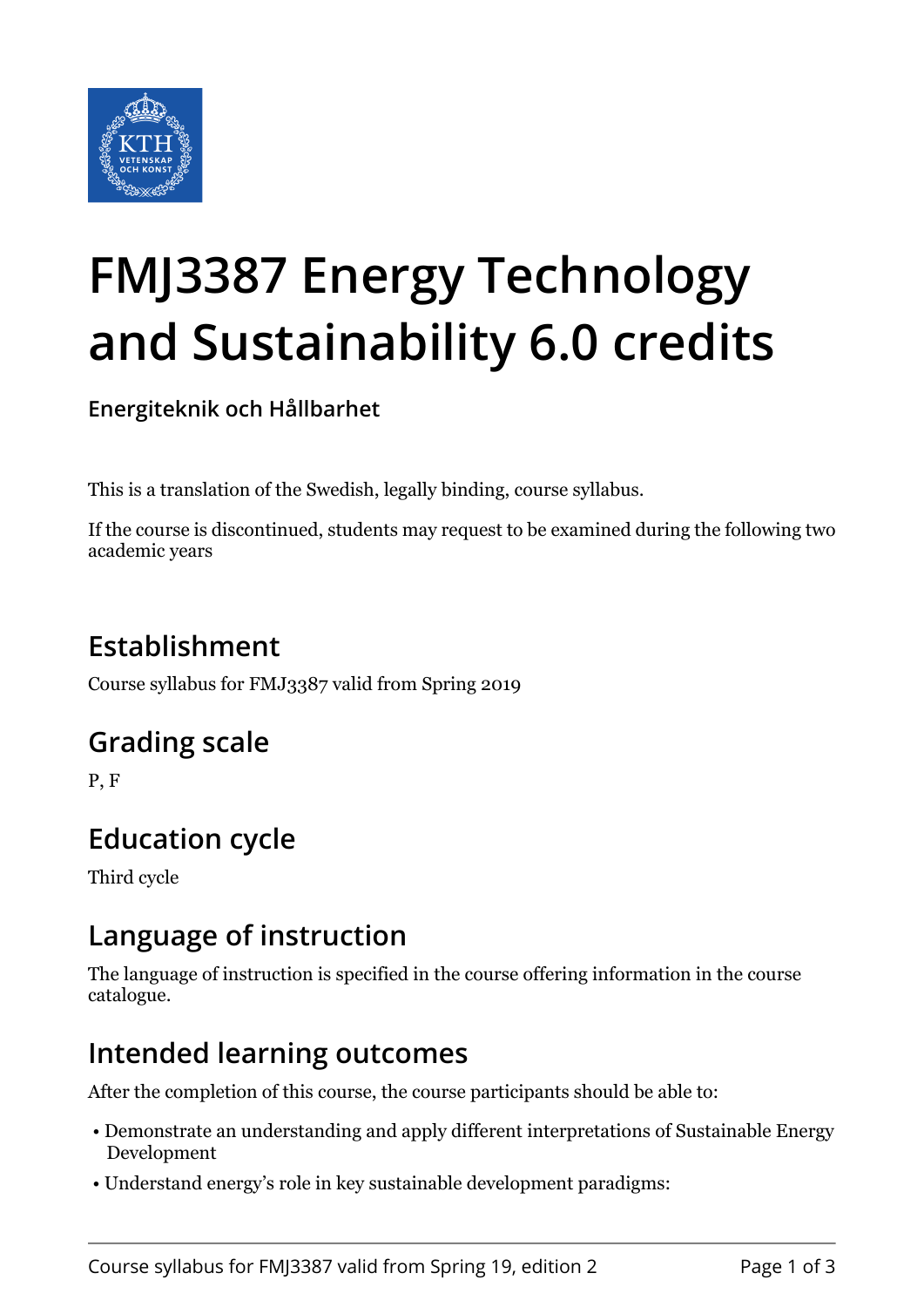- 1. Circular economy
- 2. Planetary boundaries
- 3. Hard sustainability
- 4. Soft sustainability
- Understand and map how the energy system relates to:
- 1. Agenda 2030 and the Sustainable Development Goals
- 2. Social sustainability
- 3. Economic sustainability
- 4. Environmental sustainability
- Quantifying and mapping how energy development impacts on (and is impacted by):
- 1. Land-use
- 2. Water-use
- 3. Climate mitigation and adaptation
- 4. Socio-economy (including the macro economy, urban and rural settlements)
- Understand sustainable development challenges to be tackled by key KTH research areas:
- 1. Applied Thermodynamics and Refrigeration
- 2. Heat and Power Technology
- 3. Heating and Ventilation
- 4. Climate Studies
- 5. Systems Analysis
- 6. Low carbon energy supply integration
- To define the so called 'Science-Policy Interface' and understand the importance of communication to a broader public, including decision makers
- PhD students need to point out how their research relates to sustainability paradigms and contextualise it within broader systems.

## **Course contents**

- Defining the energy system. Global, regional, national, rural, urban, to technologies, fuels and key characteristics.
- Mapping energy systems to the SDGs. Direct, indirect impacts of and on other SDGs.
- Defining views of sustainable energy development
- Introducing Reference Resource to Service System (i.e. Mapping how resources are extracted, recycled and used to meet development needs)
- Describe selected KTH research areas and technology sustainable development challenges\
- Quantitatively define sustainable development paradigms.